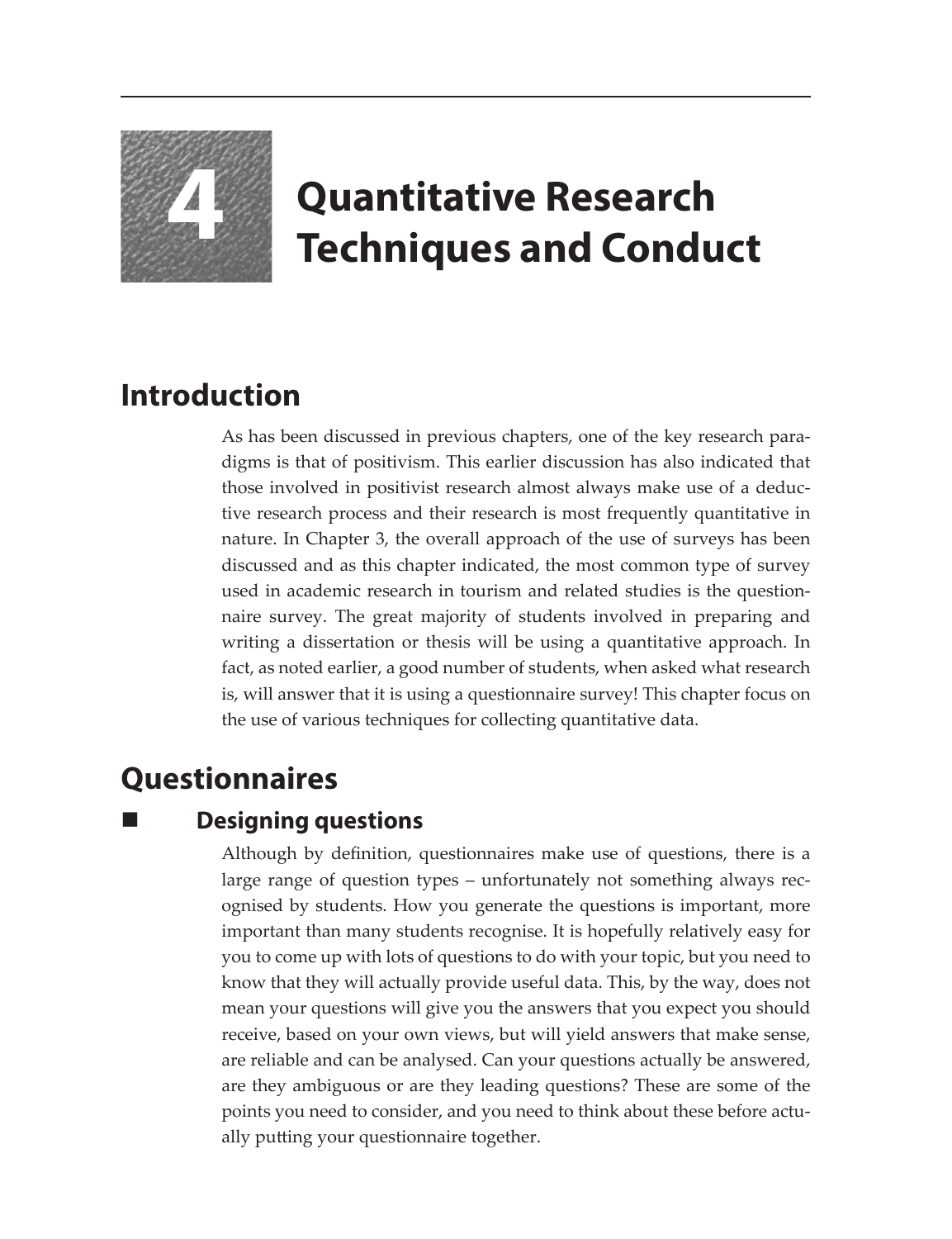One way to assist in the questions-creating process is to have your aims and objectives in front of you at all times when you are doing this. You may have an elegantly worded question that you are keen to ask respondents, but you should think: 'Is it relevant in relation to my aims and objectives?' If the answer is 'No', then what is the point of asking it? A defence of 'I thought it was a well written, interesting question' is not acceptable. It will waste the time of your respondents and also may mean that they do not answer other questions that really are linked to you aims and objectives.

If your study involves applying a theory and testing hypotheses, it may be the case that you are making use of questions previously used by another researcher. This is an acceptable way to create your questions, providing you acknowledge their source. Many of the questions may work as well as in the original, but some others may need to be modified for the context of your research. However, if you are conducting new research, or large parts of your research topic require new questions, then you will have to give considerable time and effort to creating these questions.

One very important way to generate questions is to use the literature on your topic. Your initial reaction to this, could be to think: 'There is not much literature on my topic'. However, as an example, if we assume you are investigating attitudes of visitors to a heritage attraction that, as far as you are aware from your literature survey, has not been studied in an academic way before, you should still be able to find a heritage attraction, somewhere else that is similar and where academic research has been conducted. If research has been conducted, then you could modify the questions used in the study of the similar attraction for your research context. This is perfectly acceptable, but only as long as you acknowledge, giving a reference, where you have found the original questions. This also has the advantage that you can compare the responses you gain in your primary research with the original study you used to create your questions. If, however, you find literature that is relevant, then use all or just some of the questions, but do not acknowledge the source of the questions (the name of the author (s), and the date of publication), then you are committing plagiarism and this could lead to serious penalties, including being asked to produce a complete new research project, or worse being thrown off your course.

Your questions can also originate in material that is not academic. For example, the managers of a tourism facility may have conducted their own research. You can 'borrow' their questions, once again providing you acknowledge this. You will then be in a position, similar to that outlined above, to compare your results with those you have 'borrowed'. Yet another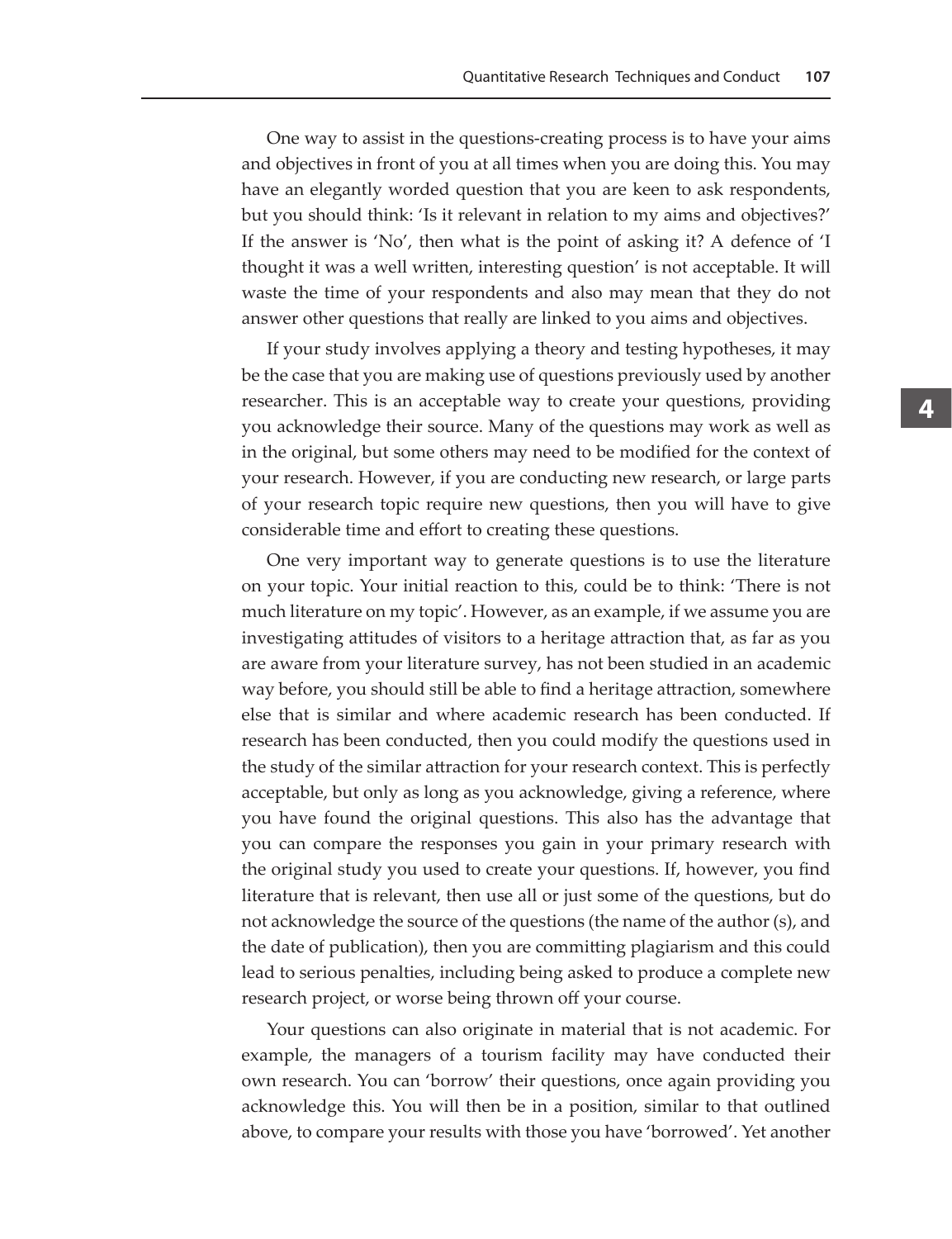source is topical stories/reports in newspapers, on TV, or on-line. For example, I conducted research at Stonehenge in 2004 and some of my questions were based on a report by UK MPs into the 'quality of the visitor experience' there. Remember that it is essential that you should acknowledge where your questions came from – you are expected to do this anyway when writing up your study, but also it indicates that you have read around your topic and whatever you use should add some authority to your overall questionnaire design.

There are a number of software packages that are available to help you design and create your questionnaire – your institution is likely to have a range of these, but if not, or you wish for something your institution does not have, you will probably have to purchase a copy. There are also on-line questionnaire design sites, and these may allow you to have a trial run with your question design. One such site, that has been in existence for several years and been used by several students I have supervised, is SurveyMonkey, and as indicated in Chapter 3, there are certain advantages to using on-line surveys in questionnaire-based research. In fact, there are now a very large number of organisations, in addition to SurveyMonkey, that provide information on how to create online surveys. Many of them use a 'survey builder' for you to create and edit surveys quickly and directly from an internet browser. It is possible to use templates created by the organisation or to create your own template. This will allow you not only to design questions but also arrange them in a sequence that suits you. Some on-line packages can also calculate response rates to your survey, reveal trends in responses, create reports on your results, analyse your results and even send out reminder messages to your intended respondents, who have not answered by your set deadline. The product of using such online organisations can be an attractive, professional looking survey, which may lead to a higher response rate. However, you may find that you have to pay to make full use of the online survey tool.

One of the key aspects when constructing a questionnaire is to be aware that although it is made up of several different questions, they should be linked to its main theme. This means when it comes to analysing the questionnaire, it will be possible to gain an overall perspective on what each individual thinks. This will be achieved by comparing all the responses of each one and should enable you to write 'This individual tends to have the following views…' with a summary of their responses. However, given there are several questions on the questionnaire, it will be possible to compare all the answers to one specific question from everyone involved in